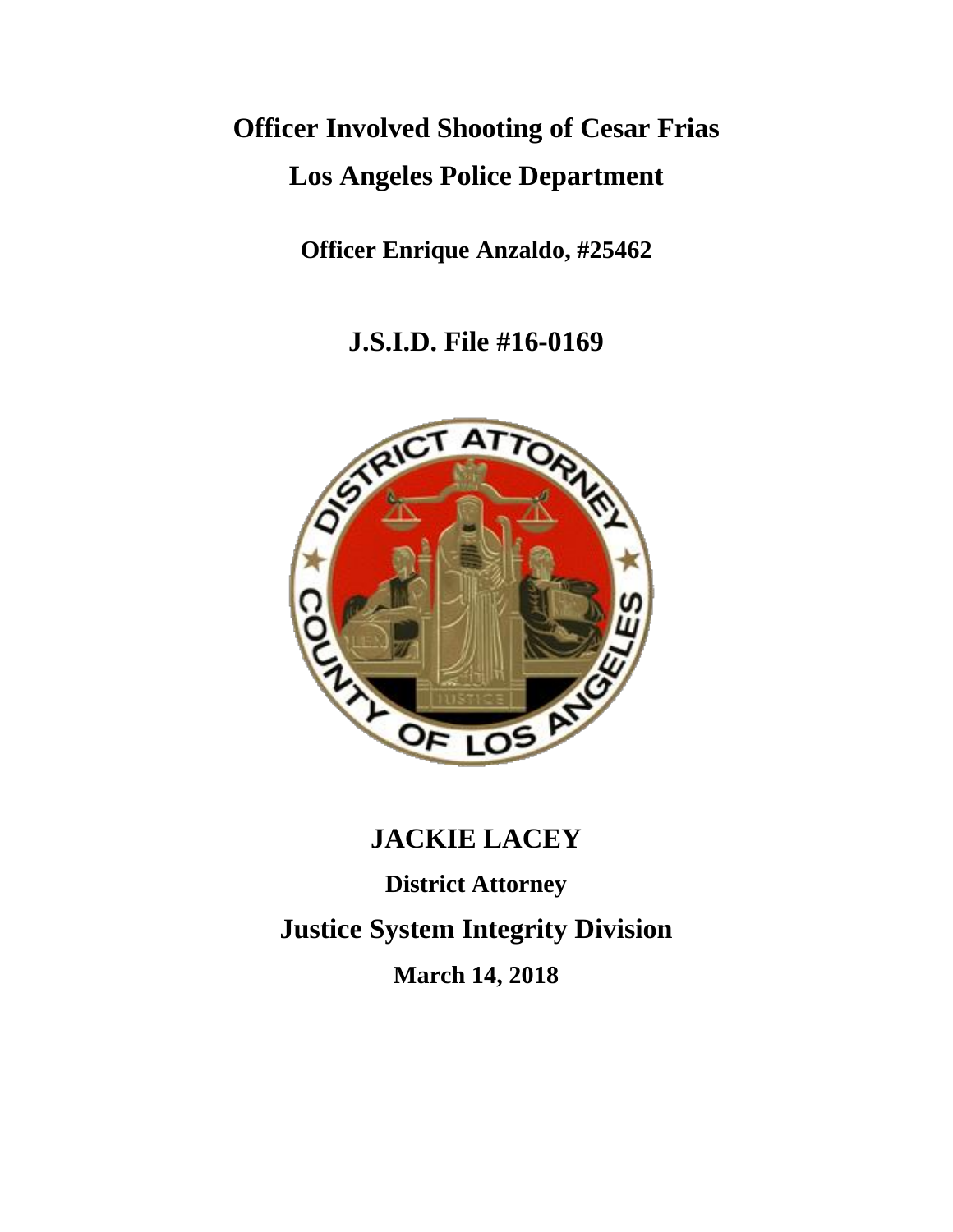# **MEMORANDUM**

- TO: COMMANDER ROBERT A. LOPEZ Los Angeles Police Department Force Investigation Division 100 W. First Street, Suite 431 Los Angeles, California 90012 FROM: JUSTICE SYSTEM INTEGRITY DIVISION Los Angeles County District Attorney's Office SUBJECT: Officer Involved Shooting of Cesar Frias J.S.I.D. File #16-0169 F.I.D. File #F021-16
- DATE: March 14, 2018

The Justice System Integrity Division of the Los Angeles County District Attorney's Office has completed its review of the April 6, 2016, fatal shooting of Cesar Frias by Los Angeles Police Department (LAPD) Officer Enrique Anzaldo. It is our conclusion that Officer Anzaldo acted in lawful defense of others.

The District Attorney's Command Center was notified of the shooting on April 6, 2016, at approximately 2:49 a.m. The District Attorney Response Team responded and was given a briefing and a walk-through of the scene.

The following analysis is based on reports submitted to this office by detectives with the LAPD Force Investigation Division. Officer Anzaldo's compelled statement was not considered as part of this analysis.

# **FACTUAL ANALYSIS**

On April 5, 2016, at 7:52 p.m., uniformed LAPD Officers Eric Hernandez and Missak Diar-Bekirian arrived at 14708 Lakeside Street in the City of Sylmar, regarding a mentally ill man threatening family members. The officers contacted relatives at the location who advised that Frias had recently been released from a 72-hour mental health hospitalization. Frias was acting erratically and aggressively and they believed he was suicidal. The family needed assistance transporting Frias to the hospital for a medical and psychological evaluation. The family advised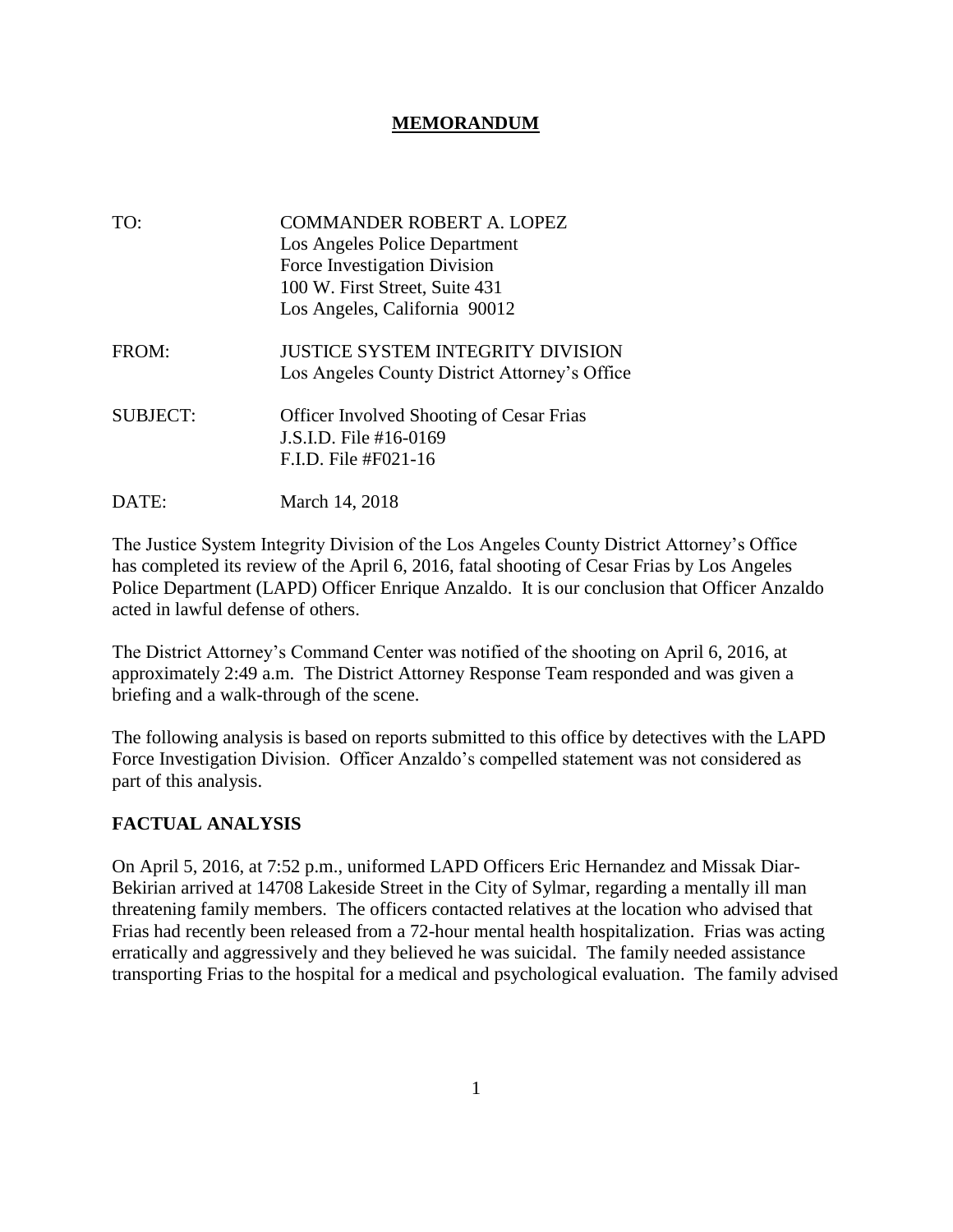the officers that Frias recently had a physical altercation with law enforcement.<sup>1</sup> Based on the information provided by the family, Hernandez and Diar-Bekirian decided to detain Frias and, if necessary, contact personnel from the LAPD Mental Evaluation Unit for assistance.

Hernandez and Diar-Bekirian contacted Frias, who was seated with his brother, Alberto , in the living room. Frias immediately stood up and walked into a corner near the front door. Diar-Bekirian told Frias that he was not in trouble and they were there to help him. Diar-Bekirian explained to Frias that they needed to pat him down to make sure he did not have any weapons. Diar-Bekirian assured Frias that he was not going to jail. Frias became agitated and repeatedly stated, "You're not going to touch me." Alberto attempted to calm Frias, but Frias refused to cooperate. The officers requested additional units to respond to the location.

Frias approached Diar-Bekirian aggressively with his fists clenched by his chest. Alberto tried to hold Frias back, however, Frias broke free. Frias then raised his arms in the air and walked between Hernandez and Diar-Bekirian. Diar-Bekirian and Hernandez grabbed Frias's arms, while Alberto grabbed him around the torso from behind. A struggle ensued. Frias punched Alberto in the head when Diar-Bekirian lost control of Frias' arm. Hernandez deployed his Taser several times, without effect. The struggle continued until Frias broke free and barricaded himself inside a front bedroom. A perimeter was set up around the residence by the responding units.

Uniformed LAPD Officers John Cooke and Francisco Rubio positioned themselves near the front door and began communicating with Frias. Rubio heard Frias moving large items within the bedroom as if he was barricading the door. A decision was made to breach the bedroom door, believing that Frias was unarmed. Cooke kicked a small hole in the door, but he was unable to see inside the bedroom. Rubio reassured Frias that he was not in trouble and that the police were only there to help him and take him to the hospital. A request was made for the LAPD Mental Evaluation Unit (MEU) to respond to the scene.

Family members and friends were brought to the front door to urge Frias to exit peacefully. There was no response. A clinician with MEU also attempted to contact Frias, without success. A decision was made to gain entry into the bedroom. The bedroom door was broken open with a sledgehammer while other officers broke out the bedroom window. Rubio illuminated the bedroom through the broken door with his flashlight and observed Frias moving around in a boxing stance. At the broken window, LAPD Officer Eric Gutierrez observed Frias standing on the bed with a knife in each hand. Gutierrez fired his beanbag shotgun, striking Frias in the abdomen. Frias momentarily disappeared from view then attempted to exit through the hole in

<sup>1</sup> On March 28, 2016, LASD deputies responded to Eternal Valley Memorial Park in the city of Newhall, regarding a suspicious person call. Deputies discovered Frias seated on a 20-foot high water tower. Frias ignored the deputies. Deputies climbed atop the tower to contact Frias. Once on the tower, Frias fought with the deputies when they attempted to detain him. Deputies utilized a Taser, OC spray, bodily force and ultimately a hobble restraint in order to detain Frias. Frias was placed on a 5150 mental evaluation hold at the hospital. He was released on April 4, 2016.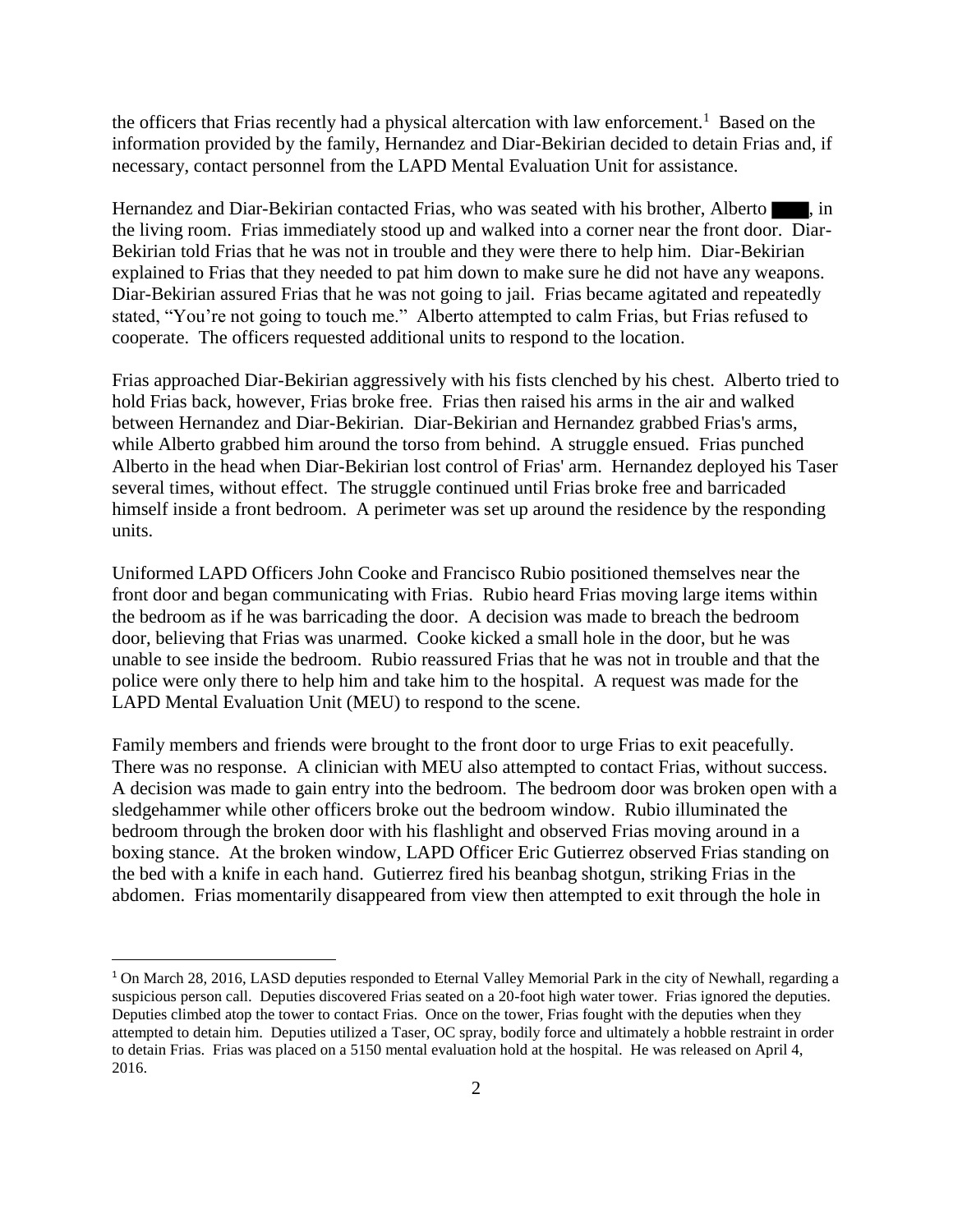the bedroom door, armed with a knife. Rubio pointed his service weapon at Frias and ordered him to drop the knife. Frias retreated into the bedroom.

Frias ran around the bedroom with the knives clenched in his hands. Officers repeatedly ordered Frias to drop the knives.<sup>2</sup> Frias refused to comply and lunged forward as if he was going to jump through the window. LAPD Officer Juan Garcia fired his beanbag shotgun through the window, striking Frias in the lower abdomen. Two more beanbag rounds were fired at his upper torso when Frias failed to drop the knives. The rounds had no effect.

Multiple officers continued to order Frias to drop the knives. Frias repeatedly advanced toward the broken window while armed, causing the officers to take several steps back. During this time, Frias was struck once with a Taser and six additional beanbag rounds, without effect. LAPD Lieutenant William Heard directed a cease fire and called SWAT to the scene.<sup>3</sup>

At 10:38 p.m., a notification was sent to all SWAT members stating, "We have a 918 male barricaded, armed with a knife and screwdriver. The suspect is barricaded in the bedroom. Beanbag and TASERS were deployed by patrol that proved to be ineffective."<sup>4</sup> SWAT personnel responded to the location between 11:00 p.m. and 12:00 a.m., replacing patrol officers around the perimeter of the home. An armored vehicle (ARV) was positioned in front of the bedroom, allowing SWAT officers to safely look through the broken window. A light on the ARV was used to illuminate the bedroom interior.

While seated in the ARV, SWAT Officer Richard Alba observed Frias kneeling in the bedroom holding a piece of glass in his hand. Frias had lacerations to his lower abdomen. At various times, Frias placed the glass to his torso and leaned onto it as if he were attempting to injure himself. SWAT Sergeant Mark Jackson observed blood on Frias' face while he held the piece of glass to his throat.

Numerous attempts were made by SWAT negotiators to communicate with Frias. The only responses heard from Frias were, "Just go away," "I want you all to be safe. Just go away," "I'll be okay," "I want you to be okay," and "Don't come in." Negotiators played recorded messages from family over the public address system asking Frias to surrender peacefully. Frias ignored their pleas.

At approximately 1:29 a.m., Frias was advised that tear gas was going to be used and was warned of the negative effects. At 1:50 a.m., tear gas was deployed into the bedroom. Frias began to cough and stepped onto the window frame with a pair of scissors pointed to his chest. SWAT Officer Guy Dobine ordered Frias to get on the ground and to drop the weapon. Frias refused to comply. Dobine fired a beanbag round, striking Frias in the torso. Frias jumped into

 $3$  SWAT was requested at 10:12 p.m.

 $\overline{a}$ 

<sup>&</sup>lt;sup>2</sup> Some officers observed Frias with one knife while others observed him holding two knives. A bloody knife was located in the bedroom after the officer involved shooting. When Frias exited the bedroom, he was armed with a pair of scissors. It is likely that some officers mistook the scissors for a knife.

<sup>4</sup> The code 918 is used when referring to an individual with mental health issues.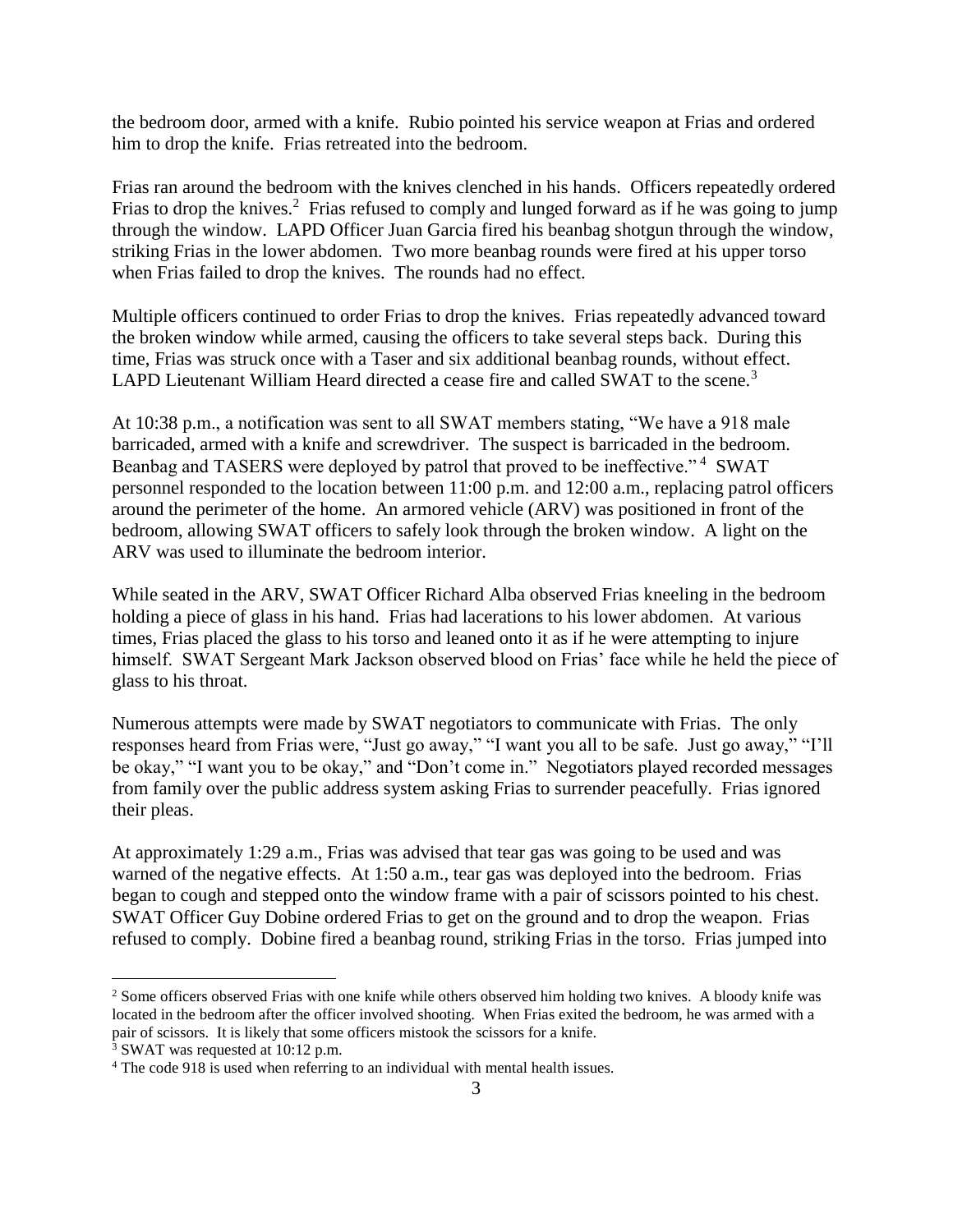the front yard. Dobine fired a second round when Frias failed to comply with his repeated orders. Frias moved toward SWAT Officer Joseph Dominguez, who was taking cover behind the ARV, with the scissors in his hand. Dominguez ordered Frias to drop the weapon. Dominguez fired two sponge rounds from his 40mm less lethal weapon when Frias failed to comply. Frias dropped the scissors after being struck with the second round. Frias retrieved the scissors and turned back toward the bedroom window. Frias was ordered to get on the ground multiple times. Dobine fired three additional beanbag rounds, striking Frias. The rounds had no effect on Frias and he ran down the west side of the house with the scissors still in his hands. Dominguez struck Frias in the back with a Taser, activating it twice. Frias continued south down the side of the residence.

#### Statement of SWAT Officer James Hart

SWAT Officers James Hart and Enrique Anzaldo were directed to the southwest corner at the rear of the residence upon their arrival at the location. Anzaldo was designated lethal coverage and Hart was designated less lethal coverage.<sup>5</sup>

Hart heard the negotiators attempt to communicate with Frias over the public address system. After the tear gas was deployed, Hart heard Frias coughing and moving around the house. Hart then heard SWAT officers at the front of the residence ordering Frias to stop and get on the ground. Hart also heard less lethal weapons being deployed. Shortly thereafter, Frias rounded the northwest corner and headed down the side of the house toward Hart and Anzaldo. Hart illuminated Frias with a tactical light affixed to his beanbag shotgun. Frias was not a wearing a shirt and was covered in blood. Frias held a shiny metal object to his chest with his right hand. The object appeared to be some type of stabbing instrument.<sup>6</sup>

Hart yelled, "Stop! Put your hands up!" Frias ignored Hart and continued advancing toward the officers. Hart fired one beanbag round, striking Frias in the upper torso. Frias backed away and began looking for another avenue of escape. Frias turned toward a chain link fence and put his hands on the fence as if he was about to climb it. Hart ordered Frias to stop and put his hands in the air. Frias refused to comply. Hart deployed two more beanbag rounds, striking Frias in the upper torso. Frias turned back toward Hart with the scissors in his right hand. Frias took several more steps toward Hart. Hart yelled, "Get down! Get down!" Hart fired two more beanbag rounds when Frias continued forward.

Frias sat on the ground with his back against the house after being struck by the two rounds.<sup>7</sup> Hart and Anzaldo retreated around the southwest corner of the house to avoid a crossfire situation with the officers at the northwest corner. After several seconds, Frias stood up and moved toward the front of the house and out of view. Hart heard officers order Frias to the

 $\overline{a}$ 

<sup>5</sup> Anzaldo was armed with a .223 semiautomatic rifle. Hart was armed with a beanbag shotgun.

<sup>6</sup> Hart later identified the object as a pair of scissors.

<sup>7</sup> At that time, approximately 1:52 a.m., Anzaldo broadcast, "He's on the 4 side, he's lying down on the ground, but he's got the scissors in his hand." Anzaldo requested a Taser.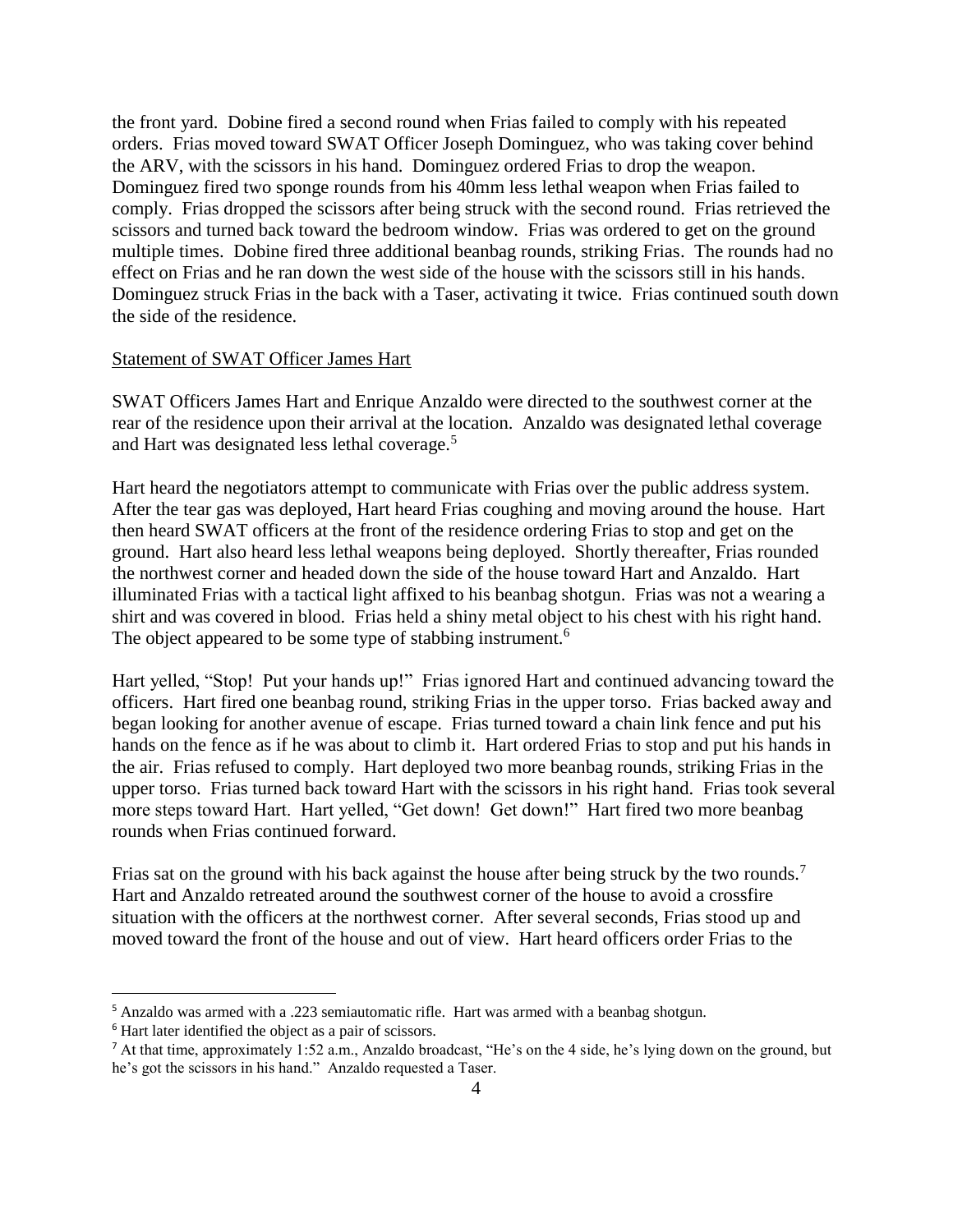ground followed by additional less lethal weapon fire.<sup>8</sup> Moments later, Frias reappeared and headed back down the west side of the house toward Hart and Anzaldo.

Frias closed the distance quickly, holding the scissors. Hart yelled, "Stop! Put your hands up!" Frias did not comply. Hart deployed another beanbag round, however, it did not appear to strike Frias. Frias continued to close the distance, now slashing the scissors wildly in front of him. Hart and Anzaldo retreated into the rear yard, as Hart continued to order Frias to stop. Hart attempted to fire another round from the beanbag shotgun, but it was out of ammunition. Frias advanced within three feet of Hart while slashing the scissors at him. Hart stepped back and pivoted to create distance from Frias. Frias then lunged toward Hart with the scissors as Hart discarded the beanbag shotgun and reached for his service weapon. Hart felt something strike his left forearm. At that time, Hart heard Anzaldo fire one round from his rifle. Frias fell to the ground with the scissors gripped in his right hand.

#### Arrest

 $\overline{a}$ 

Frias continued to struggle and fight with officers after being shot. Efforts were made to physically restrain him, using bodily force. Frias continuously attempted to stand up with the scissors in his hands. He refused to obey multiple orders to drop the weapon and to cease fighting. Several officers deployed their Tasers multiple times. Frias remained combative. A pinning pole was applied to his chest in an effort to control him. SWAT medical personnel who responded to the backyard to treat his gunshot wound, administered a fast acting sedative in an attempt to subdue him. It had no effect. Officers were finally able to gain possession of the scissors after applying the Taser directly to Frias' body. Frias was eventually taken into custody.

#### Medical Treatment

Frias was transported to Holy Cross Hospital and treated for a single gunshot wound to the jaw. Frias failed to respond to medical treatment and was pronounced dead at 4:30 a.m.

<sup>&</sup>lt;sup>8</sup> Officers at the front of the house moved down the west side of the residence. Dominguez observed Frias holding the scissors to his chest. Dominguez ordered Frias to drop the scissors multiple times. Frias did not comply. Dominguez fired two sponge rounds that appeared to strike Frias. Frias ran back toward the rear of the residence.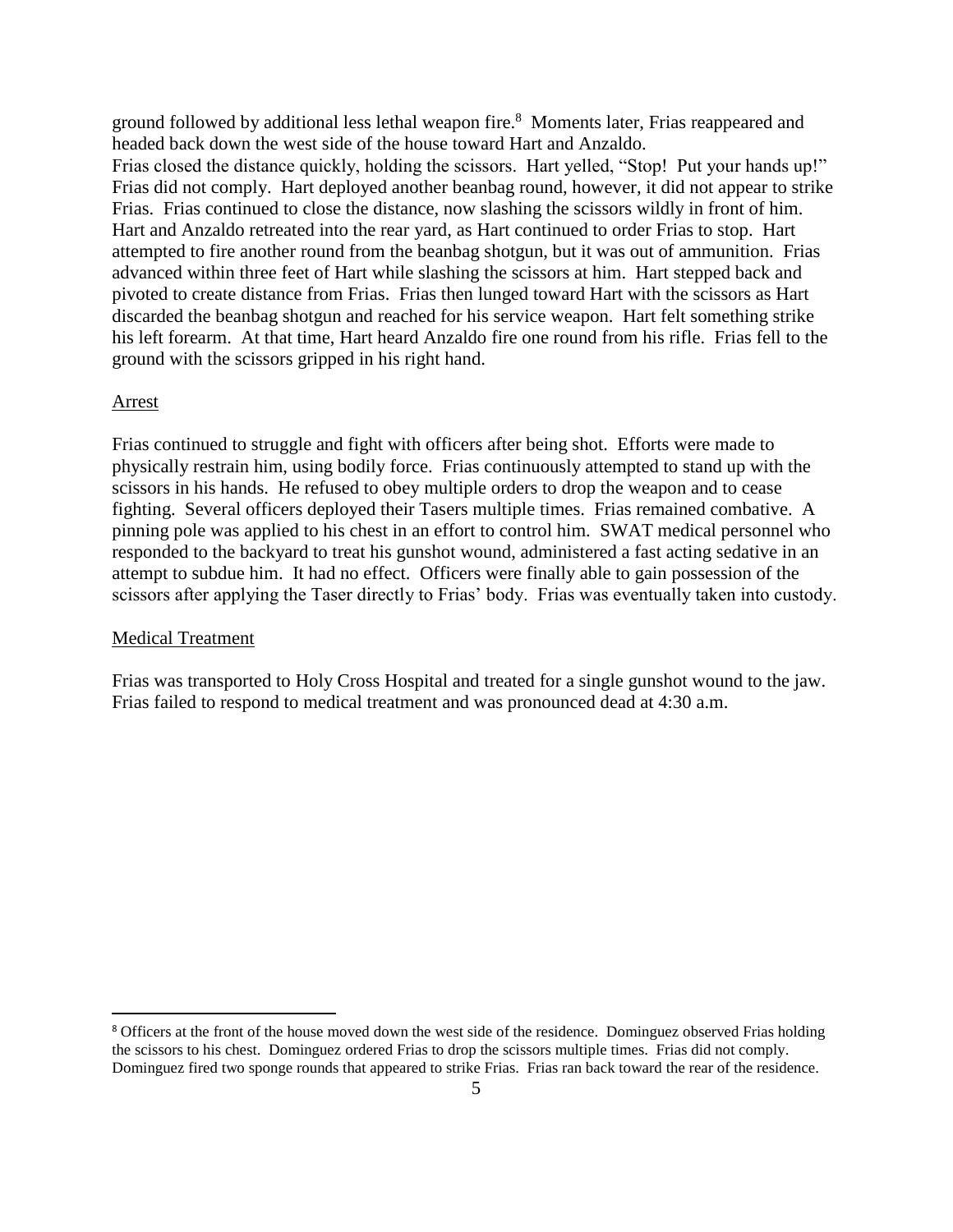# **Weapons**



A beanbag round fired at the scene



A sponge round fired at the scene



The bloody knife recovered in the bedroom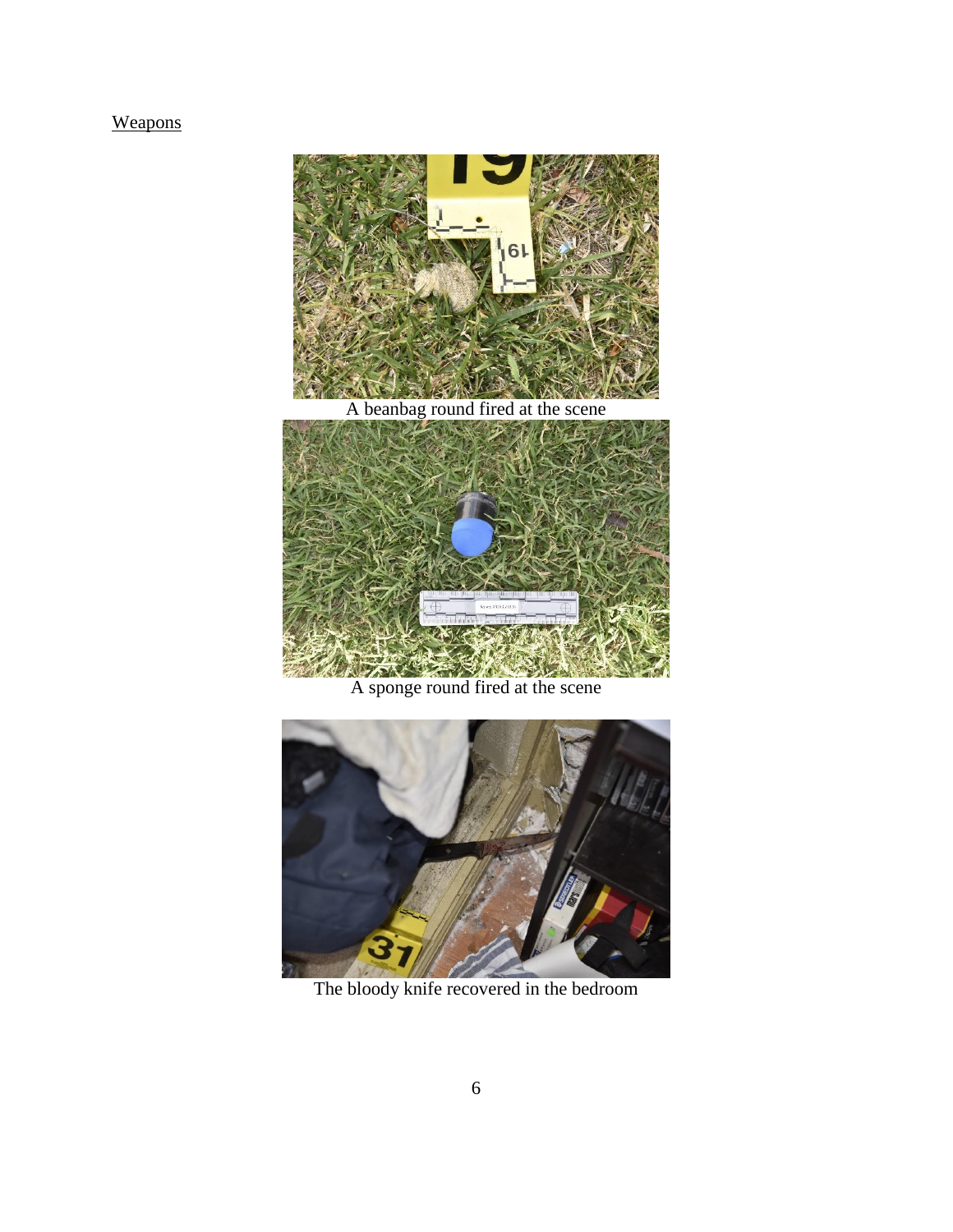

Scissors used by Cesar Frias

# Autopsy Report

Los Angeles County Deputy Medical Examiner Ogbonna Chinwah, M.D., performed a postmortem examination of Cesar Frias on April 10, 2016, and ascribed his death to a gunshot wound to the chin. Frias also sustained multiple round contusions to his chest, abdomen, back and extremities.

# Injury to Officer Hart

Hart sustained a small laceration to his left forearm.

# **LEGAL ANALYSIS**

The use of deadly force in self-defense or in defense of another is justifiable if the person claiming the right actually and reasonably believed the following: (1) that he or the person he was defending was in imminent danger of being killed or suffering great bodily injury; (2) that the immediate use of force was necessary to defend against that danger; and (3) that he used no more force than was reasonably necessary to defend against that danger. See, *CALCRIM No. 505*.

# **CONCLUSION**

The evidence examined shows that officers encountered a mentally ill man who had been behaving erratically and aggressively toward family members. When the responding officers attempted to contact Frias, he was uncooperative. The officers did not treat Frias as a criminal, rather, they attempted to reassure him that they were there to help him. It was not until Frias approached Diar-Bekirian with clenched fists, that force was first used against Frias, by his brother. Alberto tried unsuccessfully to hold back Frias. Diar-Bekirian and Hernandez then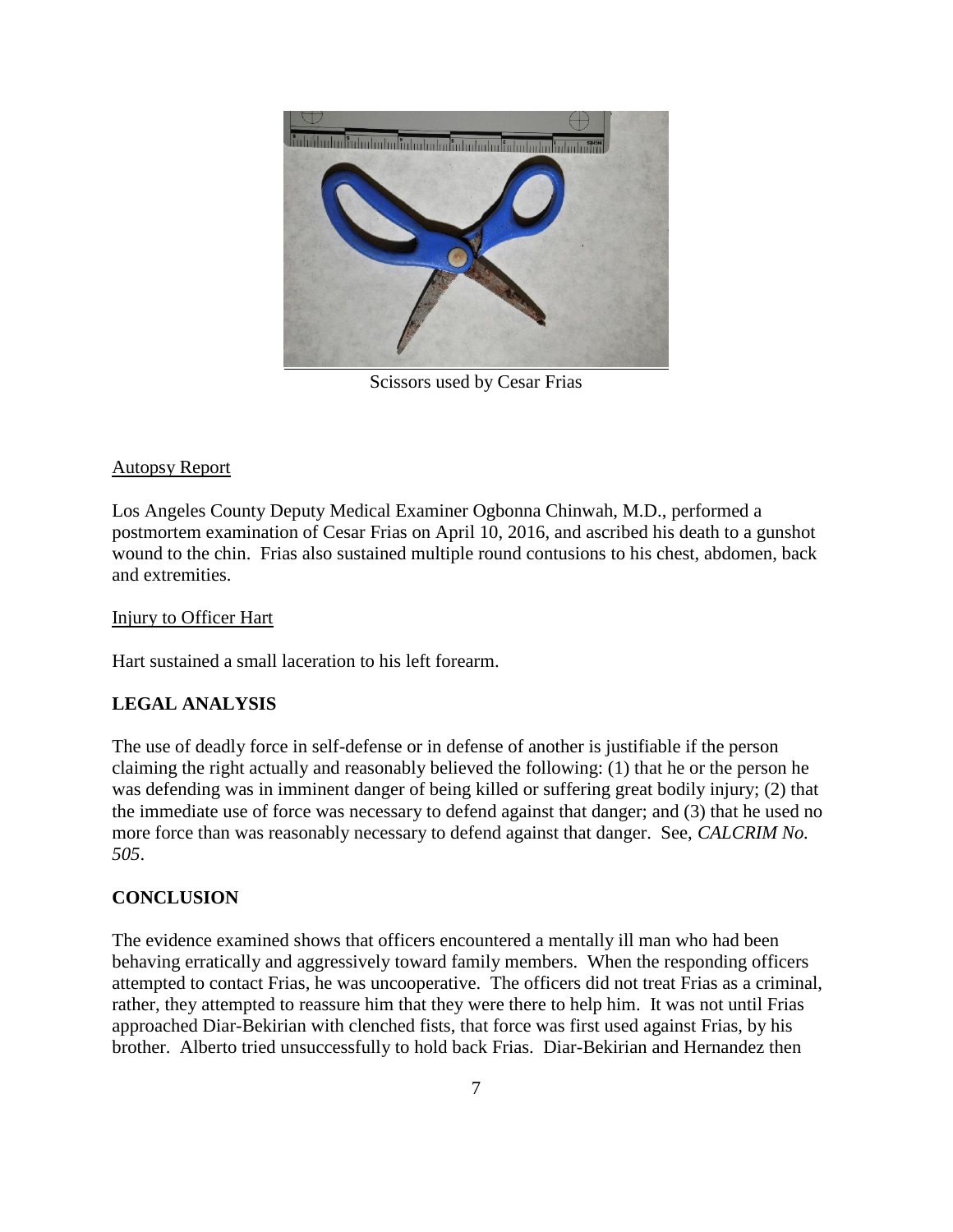grabbed Frias and a physical struggle ensued. Hernandez deployed his Taser at Frias after he punched Alberto in the head. Frias escaped into the bedroom.

Officers deescalated the situation by setting up a perimeter and attempting to reinitiate communication with Frias. Officers had family members and friends urge Frias to surrender peacefully. A mental health clinician was called to the scene and tried to talk with Frias. All attempts were unsuccessful. The situation escalated again to the use of force when Frias armed himself. One non-lethal beanbag round was fired at Frias when he was first observed in the bedroom with a weapon in each hand. Officers ordered him to drop the weapon(s) multiple times, but he refused. Additional beanbag rounds were fired at Frias when he repeatedly ran toward officers positioned outside the broken window. Frias retained possession of the weapon(s) and refused to surrender.

SWAT was called to the scene and the situation was again deescalated. For the next two to three hours, negotiators attempted to persuade Frias to leave the house voluntarily. Recordings of family members were played over the public address system. Tear gas was introduced into the bedroom when Frias refused to exit. The tear gas caused Frias to vacate the bedroom via the broken window, armed with a pair of scissors. Frias refused multiple orders to drop the weapon and advanced toward SWAT officers. Officers fired a Taser and multiple beanbag and sponge rounds at Frias, which were ineffective. Eventually, Frias ran down the side of the house toward Hart and Anzaldo.

Hart observed Frias holding a pair of scissors to his chest as he ran toward them. Hart fired several beanbag rounds at Frias when he ignored commands to stop and attempted to escape in the neighboring yard. Frias momentarily ran from view toward the front of the house. When he reappeared, he was still armed with the scissors.

Frias closed the distance between Hart and Anzaldo while slashing the scissors wildly. He ignored multiple commands to stop. Hart tried to fire another beanbag round, but was out of ammunition. Frias closed the distance to within three feet of Hart and lunged toward him, striking Hart in the arm with the scissors. At that time, Anzaldo fired one round from his semiautomatic rifle, striking Frias.

The officers who encountered Frias that night were at the mercy of Frias' decision making, which was severely hampered due to mental illness. The officers showed great patience and restraint. The original officers arrived at the location on April 5, 2016, at 7:52 p.m. and the officer involved shooting did not occur until six hours later, at approximately 2:00 a.m. The slow escalation of force from verbal persuasion by family members, police officers and a mental health expert, to the use of non-lethal weapons and tear gas, and ultimately to the use of deadly force, was in direct response to Frias' actions. Frias refused to obey dozens, if not hundreds, of commands to stop, get on the ground, drop his weapon(s) and surrender peacefully. Only one lethal round was fired that night. That round was fired after Frias lunged at Hart with the scissors, cutting him. Frias' actions placed Anzaldo in reasonable fear that his partner was in imminent danger of great bodily injury or death, and he responded with reasonable deadly force.